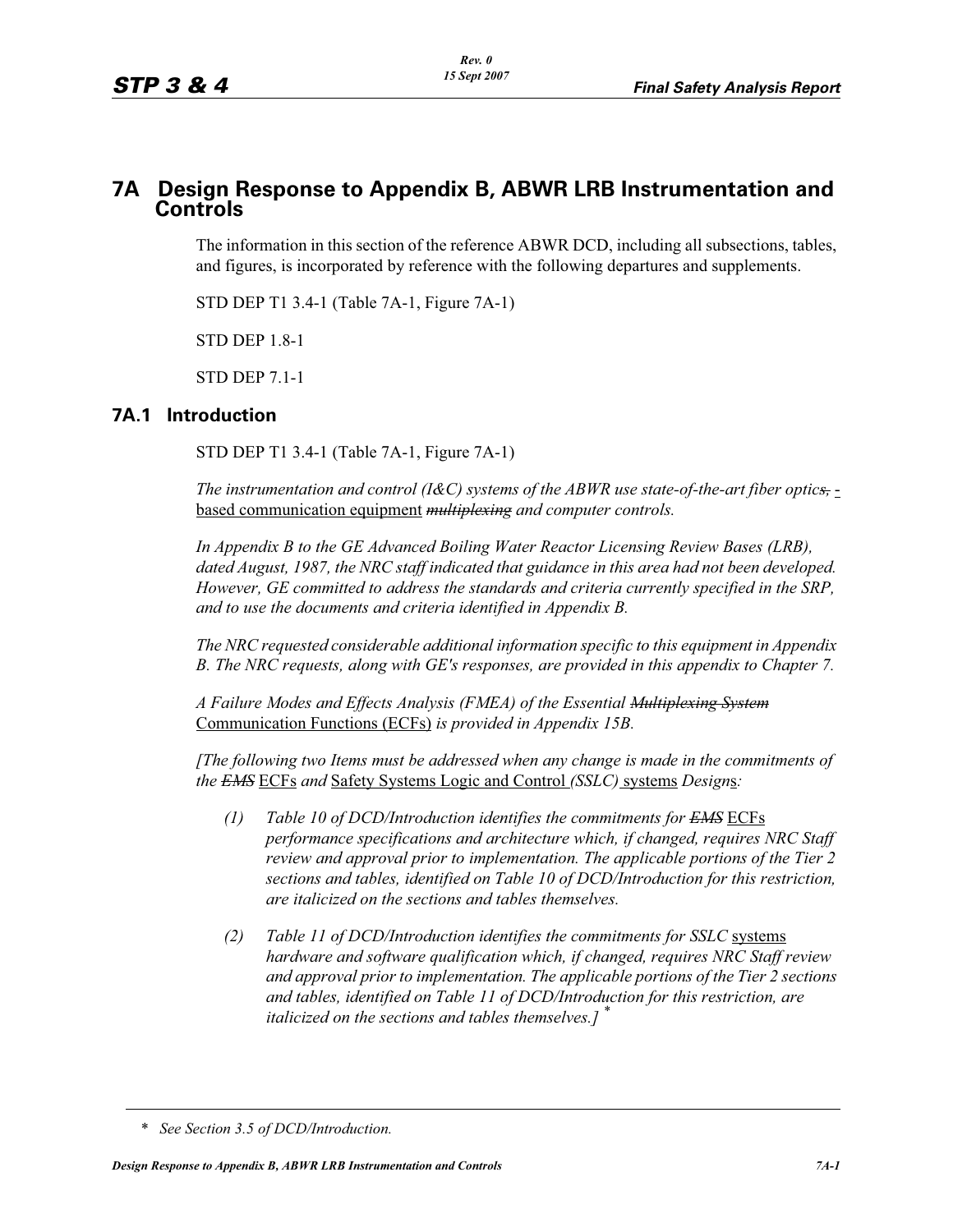## **7A.2 [Multiplexing Systems]**

STD DEP T1 3.4-1 (Table 7A-1, Figure 7A-1)

STD DEP 1.8-1

*NRC Request (1)—Provide a complete list of components (pumps, valves, etc.) whose actuation, interlock, or status indication is dependent on the proper operation of each Class 1E multiplexer.*

**Revised** *Response (1)—*Class 1E multiplexers are not used in more modern I&C systems. Safety-related data communication is performed as an integral function of the SSLC systems. *The* A typical *list* of components whose actuation, interlock, or status indication depends on the proper operation of SSLC equipment implementing these essential communication functions (ECFs) *is provided as Table7A.1. It was obtained by extraction from the multiplexer* an early version of the ABWR *I/O database which reflects information* that wa*s available on the system P&ID and IBD drawing* at the time of design certification. The inventory of components satisfying this criteria is subject to change as the detailed design is implemented.

*NRC Request (2)—For the components cited above, describe the means of remote or local control (other than by cutting wires or jumpering) that may be employed should the multiplexer fail.*

**Revised** *Response (2)—*Class 1E multiplexers are not used. Safety-related data communication is performed as an integral function of the SSLC systems. *All Class-1E multiplex* SSLC *hardware is designed to meet the single-failure criteria. Systems which employ such hardware have redundant channels* divisions of equipment *such that no single failure of any MUX unit* SSLC component, including those implementing the ECFs *could jeopardize any safety system action. In addition, local control is provided, via the Remote Shutdown System, to bring the reactor to shutdown conditions in event of multiple safety system failures or evacuation of the control room. The Remote Shutdown System is hard-wired and therefore provides diversity to the MUX* SSLC *interfaces.*

*NRC Request (3)—Describe the multiplexer pre-operational test program.*

**Revised** *Response (3)—*Multiplexers are not used. Safety-related data communication is performed as an integral function of the SSLC systems. Non-safety data communication is performed by the Plant Data Network (PDN) and dedicated system level communication links. *The pre-operational test program will test the multiplexers* data communication functions (DCFs) *concurrently with instrumentation and control functional loop checks. As each input to a remote multiplexing unit (RMU)* an input/output (I/O) device *is simulated using a suitable input device, the required outputs shall be verified correct. In this manner, all hardware and software are confirmed concurrently.*

*Equipment verifications of the individual multiplexing units* I/O devices *are performed at the factory and typically include detailed component level tests which require special test apparatus and technical expertise. Any malfunctioning not found during factory testing will be detected during pre- operational tests of instrument loops.*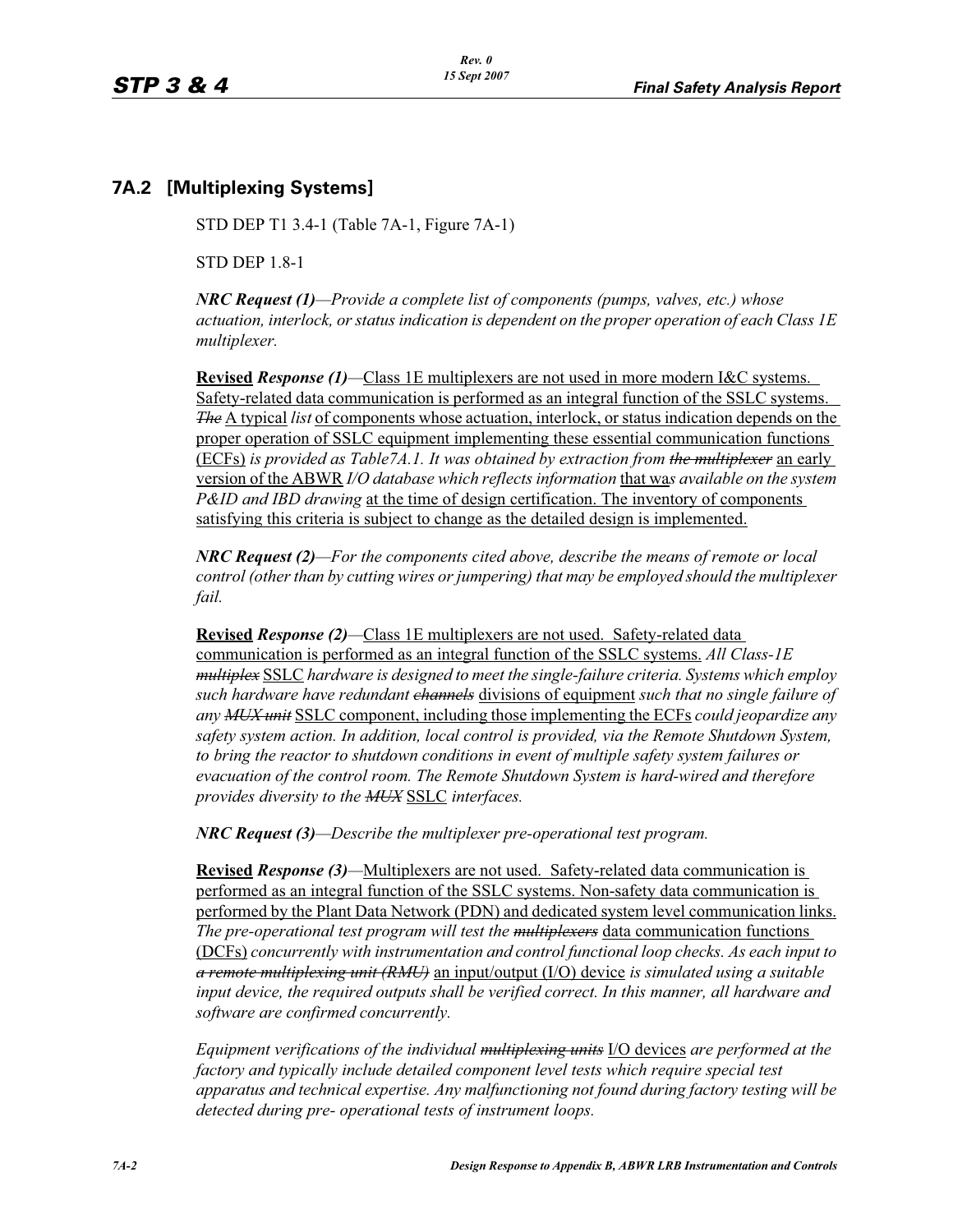*Testing shall include* Preoperational testing includes *instrument loop checks*, and *calibration verification tests and response time verification tests as described in ANSI/IEEE-338.* Factory testing includes response time verification tests on the digital logic processing equipment. The fact that logic is implemented as firmware on processors that include self testing of processor frequency eliminate the need to repeat response time verification tests on this equipment during preoperational testing. *If possible, the entire instrument loop shall be tested from sensor to output device(s). Otherwise, suitable input devices shall be used to simulate process inputs and the system outputs verified to be acceptable.*

*In addition to the testing described above, tests shall be developed to verify system redundancy and electrical independence* (ITAAC Table 3.4-1 Item 3)*.*

*NRC Request (4)—Describe the test and/or hardware features employed to demonstrate fault tolerance to electromagnetic interference.*

**Revised** *Response (4)—One major deterrence to electromagnetic interference (EMI) in the multiplexing system* ECFs *is the use of fiber optic data links as the transmission medium. Optical fiber, being a non- electrical medium, has the inherent properties of immunity to electrical noise (EMI,* radio frequency interference *(RFI), and lightning), point-to-point electrical isolation, and the absence of conventional transmission line effects. Fiber optic multiplexing* media *is also unaffected by the radiated noise from high voltage conductors, by high frequency motor control drives, and by transient switching pulses from electromagnetic contactors or other switching devices.* 

*However, the electrical-to-optical interface at the transmitting and receiving ends must still be addressed to ensure complete immunity to EMI. The control equipment containing the electrical circuitry use standard techniques for shielding, grounding, and filtering and are mounted in grounded equipment panels provided with separate instrument ground buses. Panel location, particularly in local areas, is carefully chosen to minimize noise effects from adjacent sources. The use of fiber optic cables ensures that current-carrying ground loops will not exist between the control room and local areas.* 

The use of redundancy provides the other major deterrence to EMI effects. The equipment implementing the *safety-related multiplexing system* ECFs *uses redundant optical channels* cables *within each separated electrical division. The systems* divisions *are independent and will run asynchronously with respect to each other with no* limited *communication between divisions. However, data communication and transfer is synchronized within each division itself. This arrangement provides fault tolerance to EMI or other noise occurring in isolated locations.* 

*During normal operation, multiplexing system* data communication *performance will be monitored by online tests such as parity checks, data checks (boundary and range), and transmission timing. If response time requirements permit, error correcting algorithms may be applied to mask noise effects. Periodic surveillance using offline tests such as bit error rate will be used to verify overall system integrity.*

*As part of the pre-operational test program [see Request (3)], the systems will be subjected to EMI testing. EMI and RFI test measurements will be developed using the guidelines described in ANSI/IEEE-C63.12, "American National Standard for Electromagnetic Compatibility*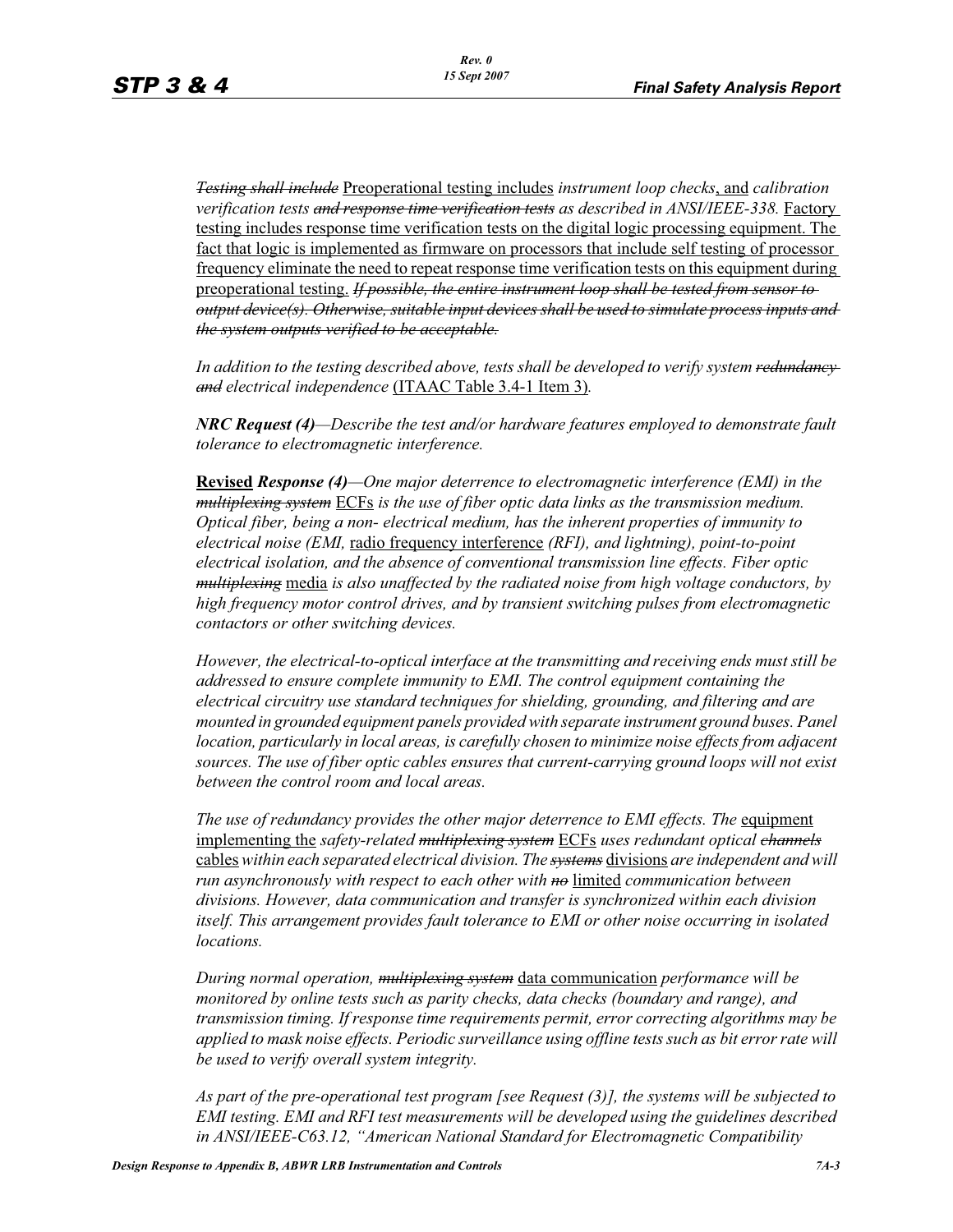*Limits—Recommended Practice." For testing susceptibility to noise generation from portable radio transceivers, tests will be developed from ANSI/IEEE-C37.90.2, "IEEE Trial-Use Standard, Withstand Capability of Relay Systems to Radiated Electromagnetic Interference from Transceivers." Section 5.5.3 of this standard describes tests for digital equipment using clocked logic circuits.*

*With the system connected, each multiplexing* I/O *unit (one at a time) will be required to demonstrate immunity to the defined conducted and radiated tests. Units shall also comply with standard surge withstand capability tests, as follows:*

- *(a) ANSI/IEEE-C62.41—"Guide for Surge Voltages in Low-Voltage AC Power Circuits."*
- *(b) ANSI/IEEE-C62.45—"Guide on Surge Testing for Equipment Connected to Low- Voltage AC Power Circuits."*

*The interconnecting fiber optic links of the multiplexing system and SSLC* systems *are not subject to EMI effects.*

*For design guidance and additional test development guidance, the following military standards shall be used:*

- *(a) MIL-STD-461C* E*—"Electromagnetic Emission and Susceptibility Requirements for the Control of Electromagnetic Interference."*
- *(b) MIL-STD-462—"Measurement of Electromagnetic Interference Characteristics."*

*Due to the comprehensive nature of these documents, their applicability to ground, airborne, and shipboard equipment, and the differences in requirements for the Army, Navy and Air Force, the use of these standards shall be limited to the susceptibility requirements and limits for class A3 equipment and subsystems (ground, fixed). Within these limits, the guidelines for Army procurements only shall be used. Tests for transmitting and receiving equipment, power generators, and special purpose military devices are not applicable.* 

*[To facilitate achieving* **electromagnetic compatibility (***EMC***)** *compliance, system and equipment grounding and shielding practices will follow the guidance of the standards listed below:*

- *(a) EEE Std. 518, "Guide for the Installation of Electrical Equipment to Minimize Electrical Noise Inputs to Controllers from External Sources."*
- *(b) EEE Std. 1050, "Guide for Instrumentation and Control Equipment Grounding in Generating Stations."] \**

*NRC Request (5)*—*Describe the interconnection, if any, of any Class 1E multiplexer to non-Class 1E devices such as the plant computer.* 

*<sup>\*</sup> See Section 7A.1(2) amd 7A.1(1).*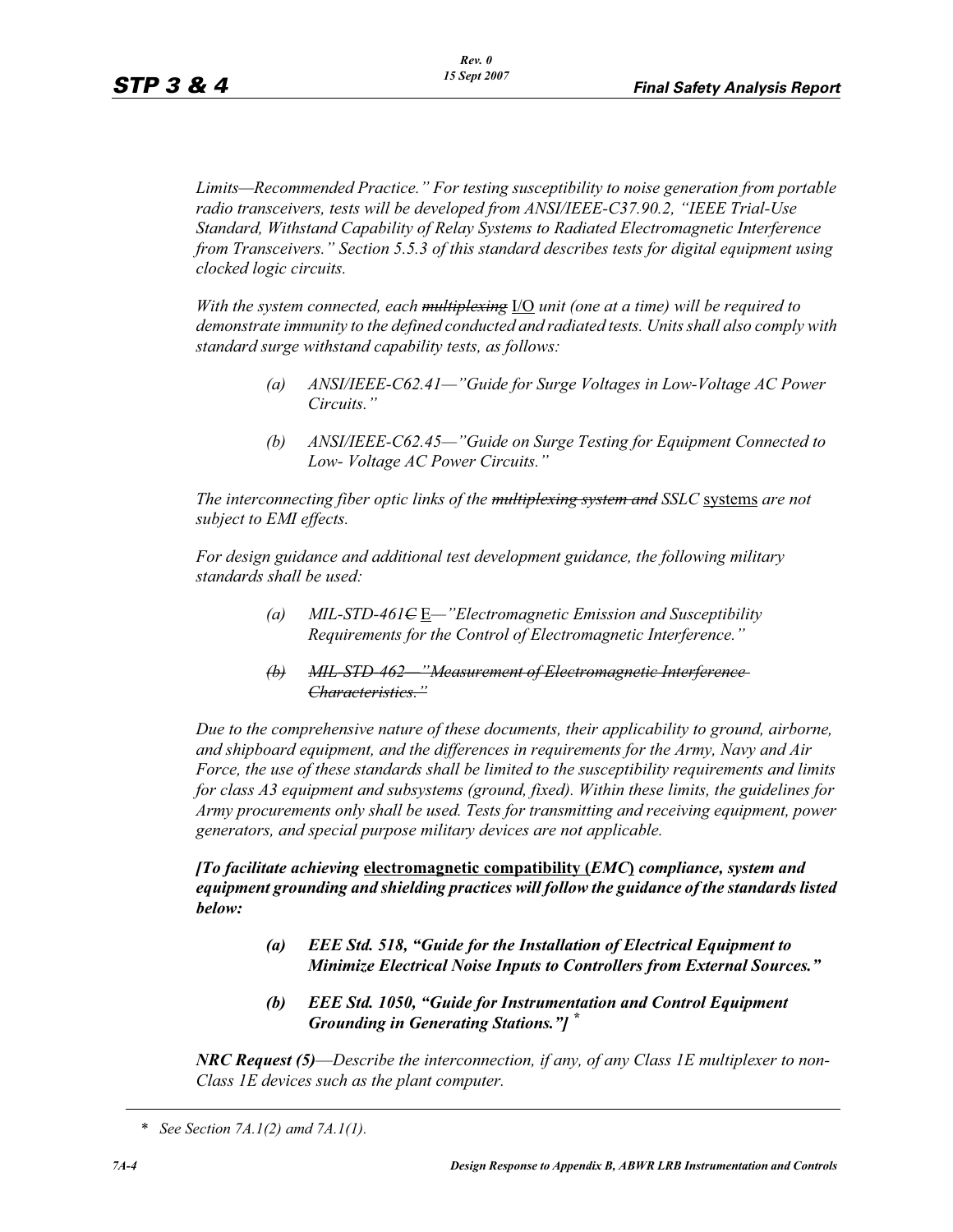**Revised** *Response (5)—*Class 1E multiplexers are not used. Safety-related data communication is performed as an integral function of the SSLC systems. *The interconnection of Class 1E multiplexers communication devices to non-Class 1E devices is done using fiber optic cable. The fiber optic cable will provide the necessary isolation.* 

*The plant process computer is* Non-Class 1E devices are *connected to a buffer module (memory storage module). Information is stored in this module by the 1E MUX units* communication interface equipment *for access by the process computer* non-Class 1E devices*, thus preventing any interruption by the Non 1E process computer* devices *on the 1E* communication functions.

*NRC Request (6)—Describe the online test and/or diagnostic features that may be employed, including any operator alarms/indicators and their locations.* 

**Revised** *Response (6)—The EMS self-test system relies on the Safety System Logic and Control (SSLC) test control unit, though it has also its own local self-test system. Local self-test in each EMS unit continues to provide diagnostic readout even if the test control unit fails.* (An EMS is not used.)

*A continuously operating self-test system checks all data transmission and provides operators with fault information and fault location through dedicated alarms and computer output. The self-test system operation or its failure cannot harm the operation of the safety systems.*

*Figure 7A-1 shows the general concept of the EMS interface with the test control unit. The online test and diagnostic features including operator alarms and location are detailed as follows:*

- - *Self-test locates a fault down to the processing module level and provides positive local identification of the failed device.*
- **A** periodic, automatic test feature verifies proper operation of the **EMS** ECFs.
- - *Detection of fatal (affects signal transmission) and non-fatal (does not affect signal transmission) errors is annunciated and relayed to the computer. Operators are informed on the type of malfunction and its location.*
- - *Local self-test* Self-test *is continuous. System end-to-end test is initiated* as an off-line test *in one division at a time by communication between test units in each division.*
- - *The logic returns to its original state after the test sequence is completed. Indications of test status (normal or in-test) and results (pass, fail) is provided.*
- - *The test function does not degrade system reliability. The test circuitry is physically and electrically separated and isolated from the functional circuitry insofar as possible. Testing will not cause actuation of the driven equipment.*
- - *Automatic initiation signals from plant sensors override an automatic test sequence and perform the required safety function.*
- -*Failure of the test control unit does not affect the safety system functional logic.*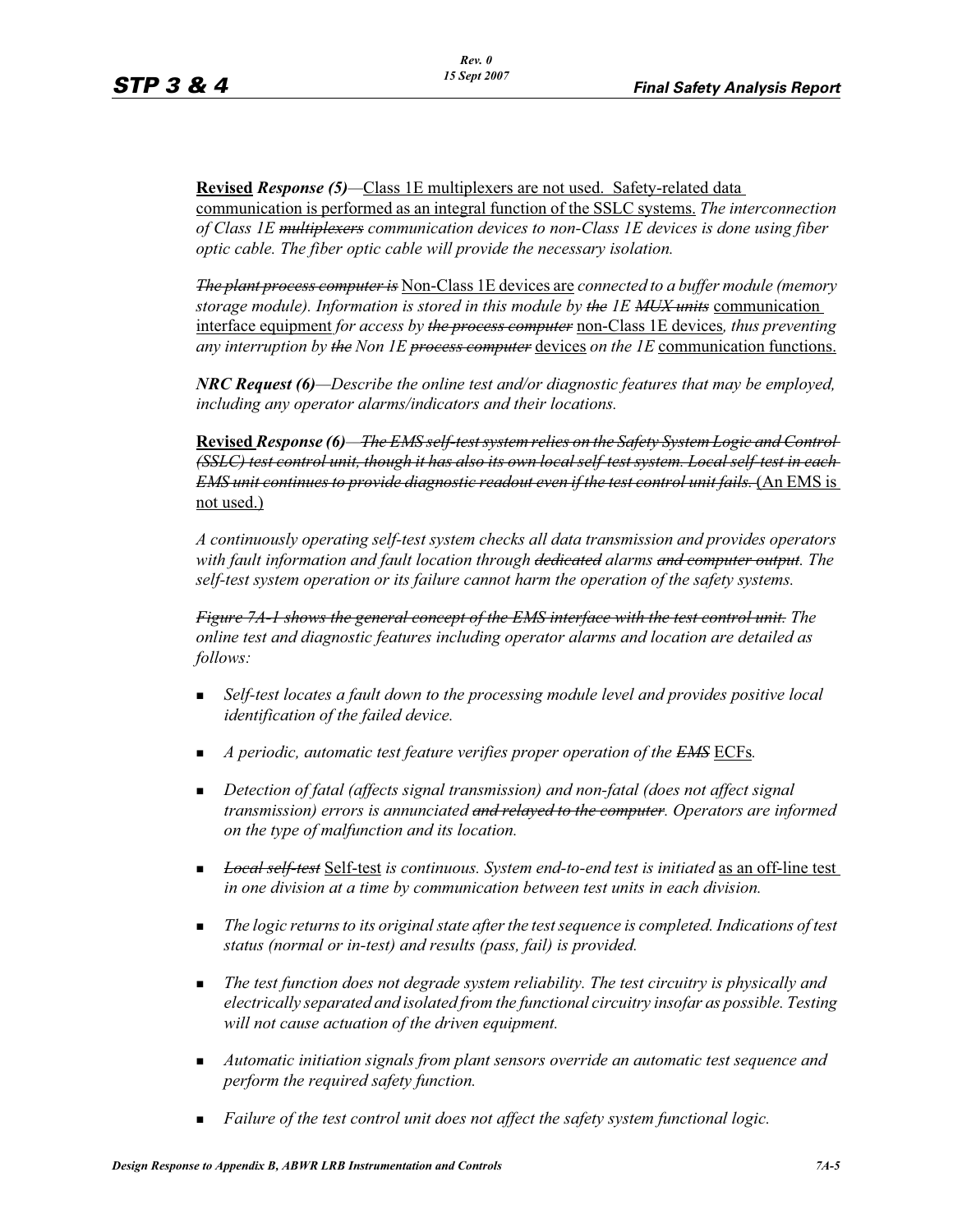*NRC Request (7)—Describe the multiplexer power sources.*

**Revised** *Response (7)—*Multiplexers are not used. Safety related data communication is performed as an integral function of the SSLC systems. *The multiplexer system* equipment implementing the ECFs *receives its power from the four-divisional battery*-backed *125 VDC* VAC *buses (*uninterruptible*). These are discussed in Subsection 8.3.2 and illustrated in Figure 8.3-4.*

*NRC Request (8)—Describe the dynamic response of the multiplexers to momentary interruptions of AC power.*

**Revised** *Response* (8)—Multiplexers are not used. Safety-related data communication is performed as an integral function of the SSLC systems. *Each of the four divisions of the multiplexer system SSLC systems is fed by the corresponding division of the 125 VDC battery. Therefore, the ECFs will not be affected by momentary interruption to the AC power. Extended losses of power in any division would not affect operations of safety functions because of multiplicity of divisional power (Figure 8.3-3).*

*If EMS power is interrupted and subsequently restored, then the EMS unit* ECFs *reinitializes automatically and the system reconfigures to accept the signal transmission.*

*NRC Request (9)—Describe the applicability of the plant Technical Specifications to multiplexer operability.*

**Revised** *Response* (9)—Multiplexers are not used. Safety-related data communication is performed as an integral function of the SSLC systems. *The applicability of the plant Technical Specifications to the four-division multiplexer* SSLC systems *operability will be a section in the specifications that will include limiting condition for operation, and surveillance requirements.*

*The limiting condition is expected to be similar to that for a loss of a divisional electrical power supply.*

*NRC Request (10)—Describe the hardware architecture of all multiplexer units.* 

**Revised** *Response (10)—*Multiplexers are not used. Safety-related data communication is performed as an integral function of the SSLC systems. Digital logic controllers (DLCs) perform input/output functions. *The multiplexer units are of two types:*

- *(1) Remote Multiplexing Units (RMU)*
- *(2) Control Room Multiplexing Units (CMU)*

*System Configuration*

*In each protection division, RMUs* remote DLCs (RDLCs) *are located in local plant areas to acquire sensor data and transmit it to the control room for processing. The RMUs RDLCs also receive processed signals from the control room for command of safety system actuators. CMUs* Other DLCs *are located in the control room to transmit and receive data for the logic*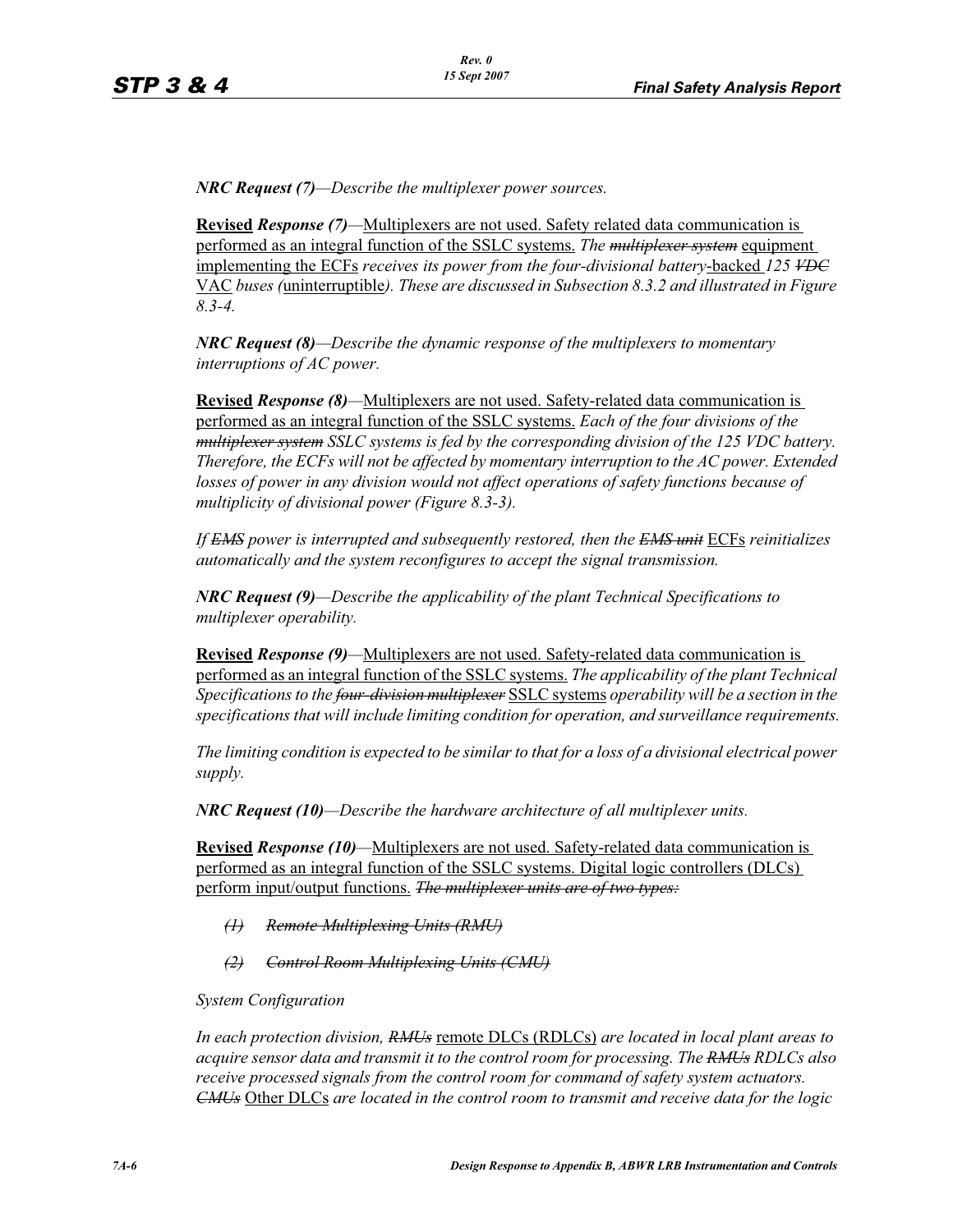*processing units of the safety protection system (RPS and ESF). Response time constraints may dictate RPS outputs be hardwired (not multiplexed* digitally transmitted*) to the load drivers.*

*All interconnections are fiber optic data links. Within each division, the system uses redundant links (either in a hot standby configuration or a bi-directional, reconfigurable arrangement) for greater reliability.*

*The safety-related multiplexing systems* equipment implementing the ECFs *in each division are separated and independent.*

*Hardware Configuration*

- *(1) RMU* RDLC
	- *(a) Microprocessor-based, bus-oriented architecture with control program in ROM (i.e., firmware).*
	- *(b) Modular design: Plug-in modules or circuit boards with distinct functions on separate modules (CPU, memory, I/O). Redundant low voltage power supplies are used for greater reliability.*
	- *(c) Input modules acquire safety-related analog and digital data from process transmitters and equipment status contact closures, respectively. Analog input modules perform signal conditioning and A/D conversion. Digital input modules perform signal conditioning (filtering, voltage level conversion).*
	- *(d) Output modules transmit processed control signals to equipment actuator circuits (output signals may be contact closures or voltage levels to drive relays or solid-state load drivers).*
	- *(e) Communications interface modules format and transmit input signals as serial multiplexed words via fiber optic data links from local areas to the control room multiplexing units. These modules also receive processed signals from the control room and demultiplex and prepare output signals for interfacing to actuators.* Section 7.9S explains the methods used to communicate data between all DLCs.
	- *(f) CPU and memory modules coordinate I/O and communication functions and perform peripheral tasks such as self-test and calibration.*
	- *(g) Front panel* or portable *interface (isolated from safety-critical signal path) permits technician access to calibration and diagnostic functions.*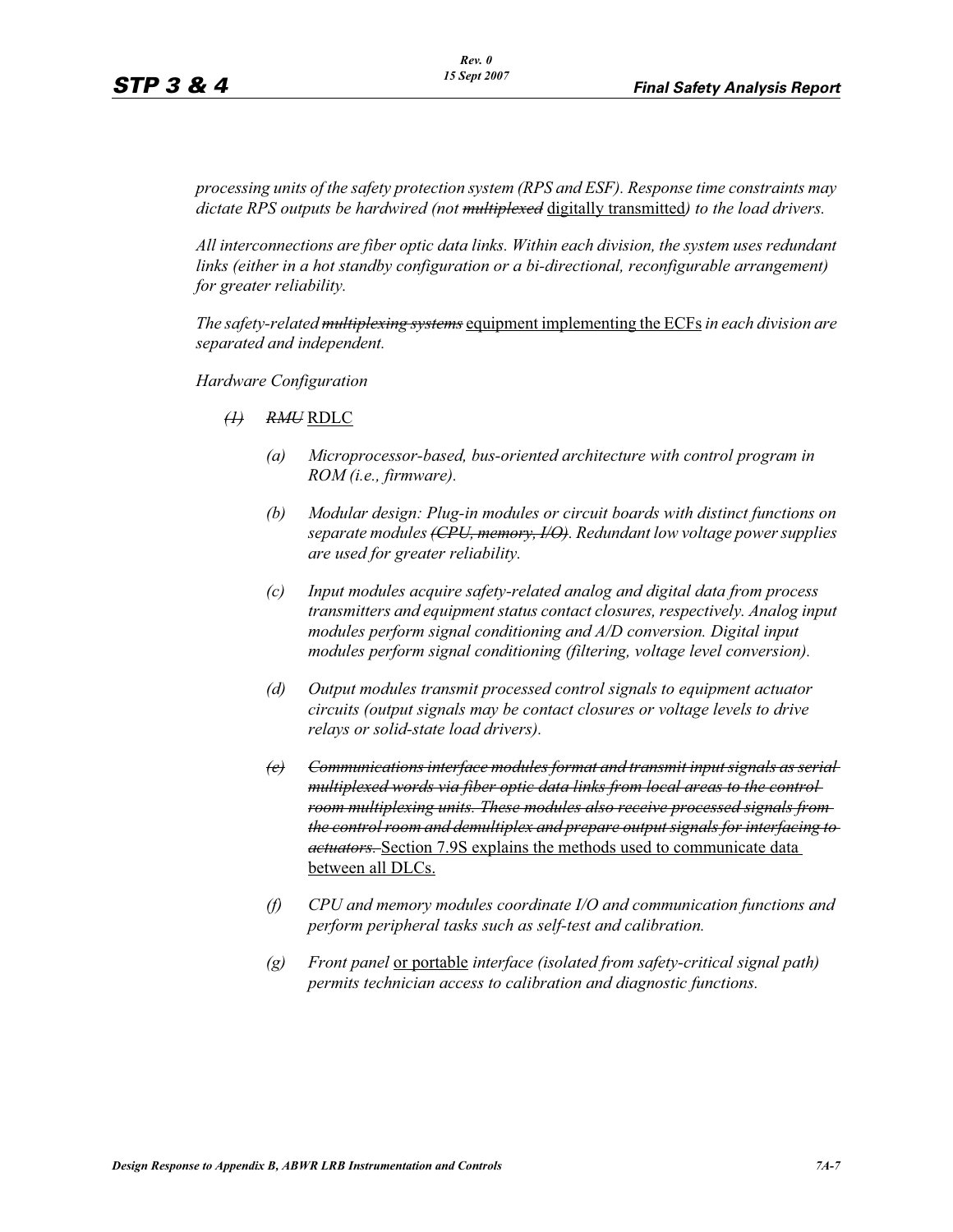- *(2) CMU* DLCs in the control room
	- *(a) Same as RMU* RDLC*.*
	- *(b) Same as RMU* RDLC*.*
	- *(c) Input modules: None Same as RMU* RDLC*.*
	- *(d) Output modules: None Same as RMU* RDLC*.*
	- *(e) Communications interface modules acquire serial data from control room logic processing units. The data is formatted and inserted via a fiber optic interface into the multiplexed data stream out to the RMUs. The modules also receive multiplexed serial data from the RMUs, demultiplex the data, and transmit it to the control room logic processing units via an optical serial link Same as RMU* RDLC*.*
	- *(f) Same as RMU* RDLC*.*
	- *(g) Same as RMU* RDLC*.*

*[The development of the essential multiplexing* **SSLC systems shall assure that the ECFs are implemented** *as a* **using a** *deterministic, dual redundant, fiber optic ring structure* **design***. shall follow the Fiber Distributed Data Interface (FDDI) protocol as described in the following American National Standards Institute (ANSI) reference documents:*

- *(a) ANSI X3.166, "Fiber Distribution Data Interface (FDDI) Physical Layer Medium Dependent (PMD)."*
- *(b) ANSI X3.148,"Fiber Distributed Data Interface (FDDI) Token Ring Physical Layer Protocol (PHY)."*
- *(c) ANSI X3.139, "Fiber Distributed Data Interface (FDDI) Token Ring Media Access Control (MAC)."*
- *(d) ANSI X3T9.5/84-49, "FDDI Station Management (SMT)," Preliminary Draft.] \**

*For portions of the safety systems where the data throughput requirement is less than 5M bit/s, IEEE- 802.5, Token Ring Access Method and Physical Layer Specifications, may be implemented as an alternative, using either coaxial, twisted-pair or fiber optic cable as the transmission medium. Both networks conform to ISO 7498, Open Systems Interconnection-Basic Reference Model, as the Data Link Layer and Physical Layer. For the Data Link Layer, IEEE-802.2, Standard for Local Area Networks: Logical Link Control, shall be used with either network to define the protocols necessary to move data to the higher levels of the ISO model.*

*<sup>\*</sup> See Sections 7A.1(2) and 7A.1(1).*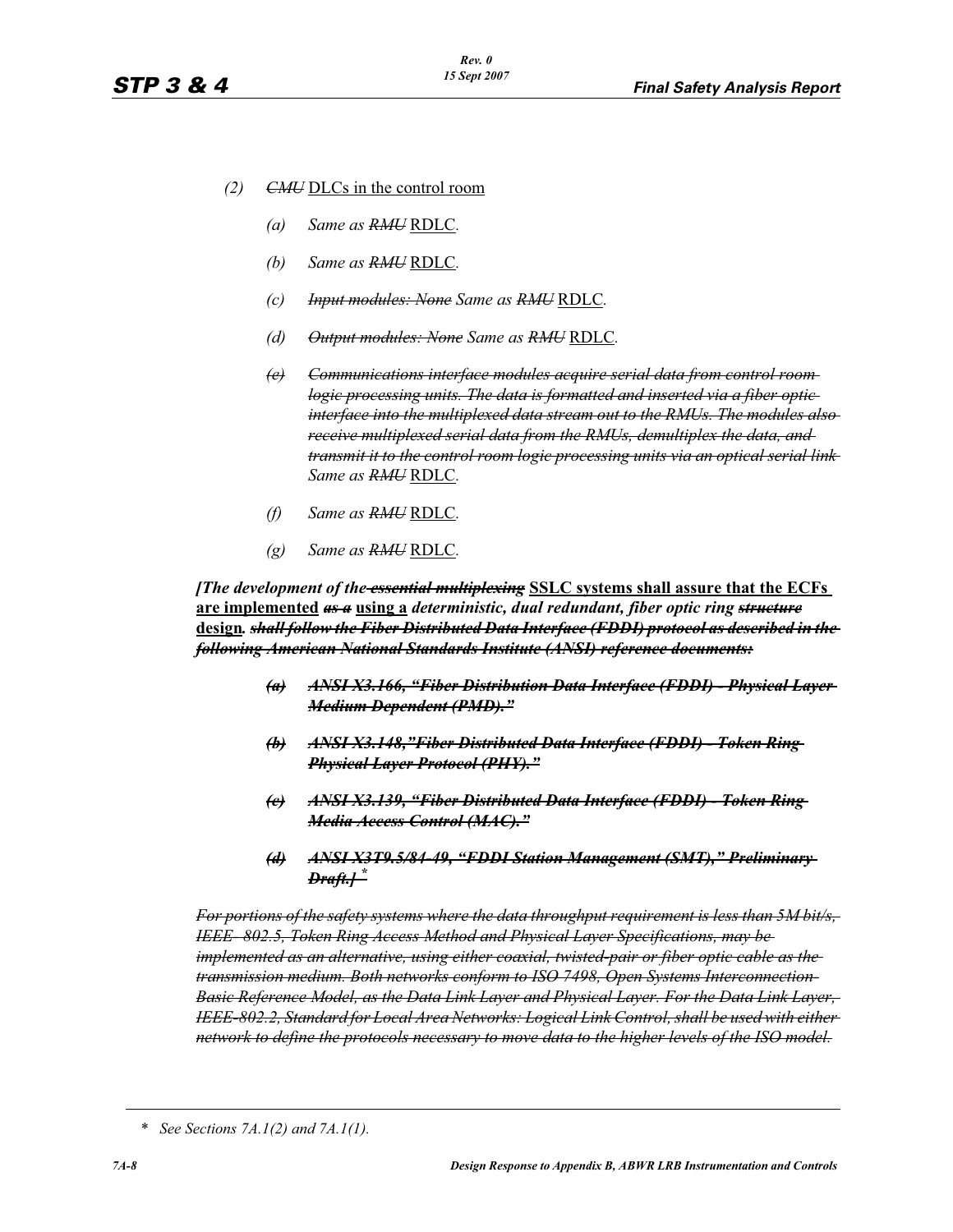*Communications protocols used for data transmission in other parts of the safety system and for transferring data to the non-safety systems shall also conform to ISO 7498.* Section 7.9S provides information on the design of the data communication functions.

*NRC Request (11)—Describe the "firmware" architecture.*

**Revised** *Response (11)—The "firmware" (software contained in ROM) architecture depends upon knowledge of a specific hardware/software combination for the multiplexer units* I/O devices*. Since Tier 2 is to be independent of specific vendor's hardware and is, instead, based upon system level requirements, the exact configuration of software for the multiplexer units*  I/O devices *is not specified. However, software development will follow a process consistent with the safety-related nature of the multiplexing system* SSLC systems, including their ECFs*.*

*The software must also support the following characteristics of the multiplexing system* SSLC systems*:*

- *(1) The multiplexing system is a* SSLC systems ECFs are implemented as *real-time control application*s *configured as a* dual redundant, *fiber optic local area network*  ring design*.*
- *(2) Because time response for some functions is critical to safety, system timing must be deterministic and not event-driven. A typical industry standard communications protocol that is likely to be used is FDDI (Fiber Distributed Data Interface), a tokenpassing, counterrotating ring structure with data rates to 100M bit/s. Hardware communications interfaces to this protocol are available, thus reducing the need for special software development.*
- *(3) The safety-critical system functions are analog and digital data acquisition, signal formatting, signal transmission, demultiplexing, and control signal outputs to actuators. Peripheral functions are self-test features and system calibration (e.g., adjustment of A/D converters).*
- *(4) During system initialization or shutdown and after loss of power, control outputs to actuators must fail to a safe state (fail safe or fail-as-is, as appropriate for the affected safety system). System restart shall not cause inadvertent trip or initiation of safety- related equipment (i.e., system output shall depend only on sensed plant inputs).*
- *(5) The system must be fault-tolerant to support the single-failure criterion. Multidivision duplication of the system will provide this feature; however, within each division, the system* communication *will also be redundant for high availability. Thus, the software must perform*s *failure detection and automatic switchover or reconfiguration in case of failure of one multiplexer* communication *channel* link within a division*.*

*High quality software is the most critical aspect of microprocessor-based designs for safety systems. The software must be of easily proven reliability so as not to degrade the reliability and availability of the overall system. When installed as "firmware", the software should*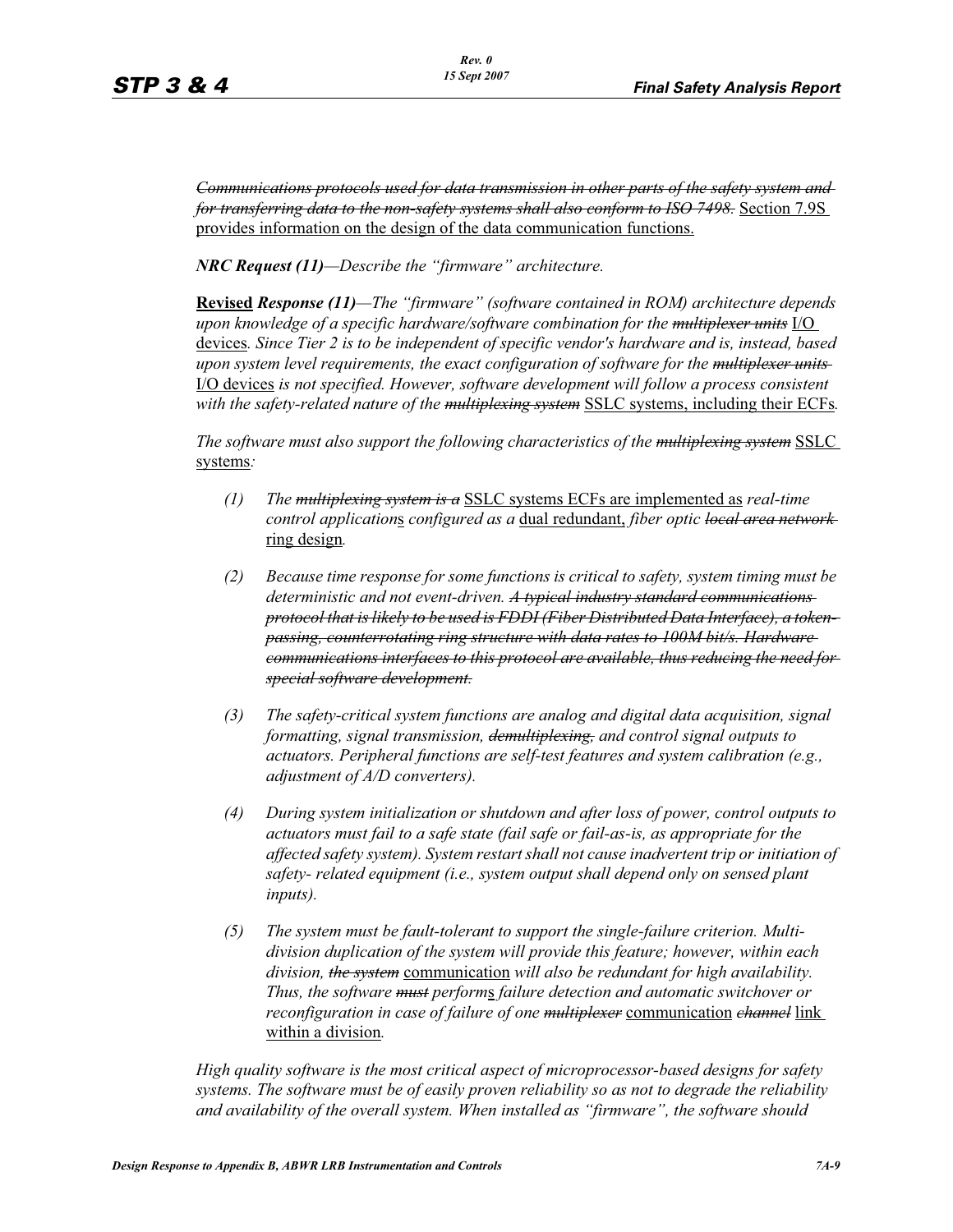*become, in effect, another high quality hardware component of the control equipment,especially, since the program in ROM is protected from being changed by external sources.* 

*Software development will, in general, follow Regulatory Guide 1.152, which endorses ANSI/IEEE ANS-7-4.3.2. These documents emphasize an orderly, structured, development approach and the use of independent verification and validation to provide traceable confirmation of the design. Validation must verify a predictable and safe response to abnormal as well as normal test cases. A software-based design must also support the testability, calibration and bypass requirements of IEEE-279.*

*To meet the above requirements, the software will be developed as a structured set of simple modules. Each module will perform a prescribed task that can be independently verified and tested. Modules shall have one entry and one exit point. The software requirements specification and design specification will define structures of external files used and interfaces with other programs. In place of a formal operating system, an "executive" control program or real-time kernel will monitor, schedule, and coordinate the linking and execution of the modules. The integration of the modules into the control program will be another activity to be independently verified and validated.* 

*The overall program structure will be a hierarchy of tasks. Separate modules will be created for safety- critical tasks, calibration functions, and self-test functions, with self-test running in the background at the lowest priority. Highest priority functions will always run to completion. The use of interrupts will be minimized to prevent interference with scheduled tasks.* 

*On detection of faults, retry or rollback to the last known correct state will be permitted within system time constraints. If the fault is permanent and potentially unsafe, the system shall recover (or fail) to a safe state and the operator shall be alerted. The redundant multiplexing* communication *channels* links *shall be repairable* while the plant remains *online if one*  communication *channel* link *fails.* This would be accomplished by bypassing the affected division while the repair is made. *All processor memory not used for or by the operational program shall be initialized to a pattern that will cause the system to revert to a safe state if executed.* 

*The software shall permit online calibration and testing with the outputs to the safety systems bypassed.* 

*The software design shall prevent unauthorized access or modification.* 

*Software development to achieve program operation as described above and to document and verify this operation shall conform to the following standards:*

- *(1) [IEEE-828, "IEEE Standard for Software Configuration Management Plans"*
- *(2) IEEE-829, "IEEE Standard for Software Test Documentation"*
- *(3) IEEE-830, "IEEE Standard for Software Requirements Specifications"*
- *(4) IEEE-1012, "IEEE Standard for Software Verification and Validation Plans"*
- *(5) IEEE-1042, IEEE Guide to Software Configuration Management] \**

*<sup>\*</sup> See Sections 7A.1(2) and 7A.1(11).*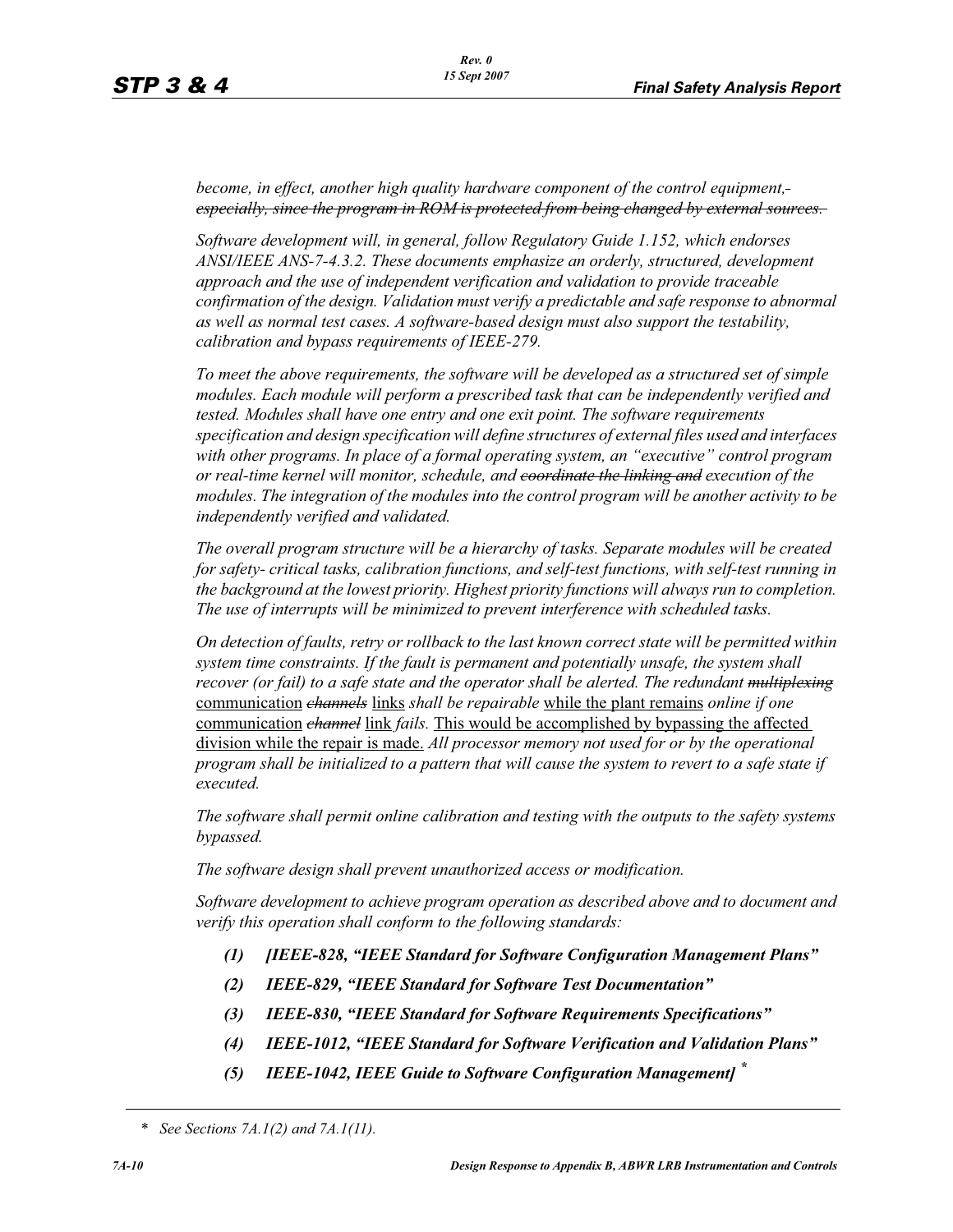*NRC Request (12)—Provide an explicit discussion of how the systems conform to the provisions of IEEE-279, Section 4.17.* 

*Response (12)—The multiplexing system* ECFs *for safety systems only acquire* support the acquisition of *data from plant sensors (pressure, level, flow, etc.) and equipment status contact closures (open, close, start, stop, etc.) that provide automatic trip or initiation functions for RPS and ESF equipment.* 

*Manual initiation inputs for protective action*s such as reactor scram, *are implemented by direct, hardwired or optical connections to the safety system logic*. Manual initiation inputs for other protective actions *(e.g., ECCS, containment isolation*, except for MSIV isolation) depend on the ECFs for communication to the safety system logic*. Initiation outputs for ECCS and isolation functions (except MSIV) are multiplexed* communicated *to the actuators* using the ECFs*. Manual scram (reactor trip) is provided by breaking the power source to the scram pilot valve solenoids external to the multiplexing system* equipment implementing the ECFs *and safety system logic. Manual reactor trip and manual MSIV closure in each division are available even with multiplexing system failure* of the ECFs*, since these outputs are not multiplexed* communicated *to the actuators* via the ECFs*.* 

*However, because the multiplexing system design is fault tolerant (replicated in four divisions and redundant within each division) [see the responses to Requests (4), (10), and (11)], a single failure will not degrade data communications in any division.* 

*Therefore, the requirements of IEEE-279, Section 4.17, are satisfied, since a single failure will not prevent initiation of protective action by manual or automatic means.* 

*The last sentence of Section 4.17 states that "manual initiation should depend upon the operation of a minimum of equipment". The first paragraph has shown that manual initiation* of *reactor trip and MSIV initiation* isolation *do not depend at all on the multiplexing system* ECFs. manual initiation of *ECCS initiation and isolation initiation other than MSIV do not depend on multiplexing* ECFs *for sending inputs to the logic*, but can tolerate the single failure of one division of ECFs*. and* They *depend on the operation of only one channel of multiplexing* ECFs *in each division to send outputs to actuators.* 

*NRC Request (13)—Provide an explicit discussion of how the systems conform to IEEE 279, Paragraph 4.7.2, as supplemented by Regulatory Guide 1.75 and IEEE 384.*

*Response (13)—The safety-related multiplexing system* ECFs*, which is* are *part of the protection system, has* have *no direct interaction with the control systems. Sensor and equipment status data are multiplexed* communicated *only to protection system logic. However, two signals are sent from the protection system logic to the Recirculation Flow Control System: Reactor Water Level 2 Trip and Recirculation Pump Trip* non-safety systems*. The signals are transmitted via fiber optic data links, which are not part of the multiplexing system. An isolating buffer (gateway) transfers these signals to the non-safety-related multiplexing network of the control systems.* 

*Fiber optic transmission lines are not subject to credible electrical faults such as short-circuit loading, hot shorts, grounds or application of high AC or DC voltages. Adjacent cables are not subject to induced fault currents or to being shorted together. The effects of cable damage are*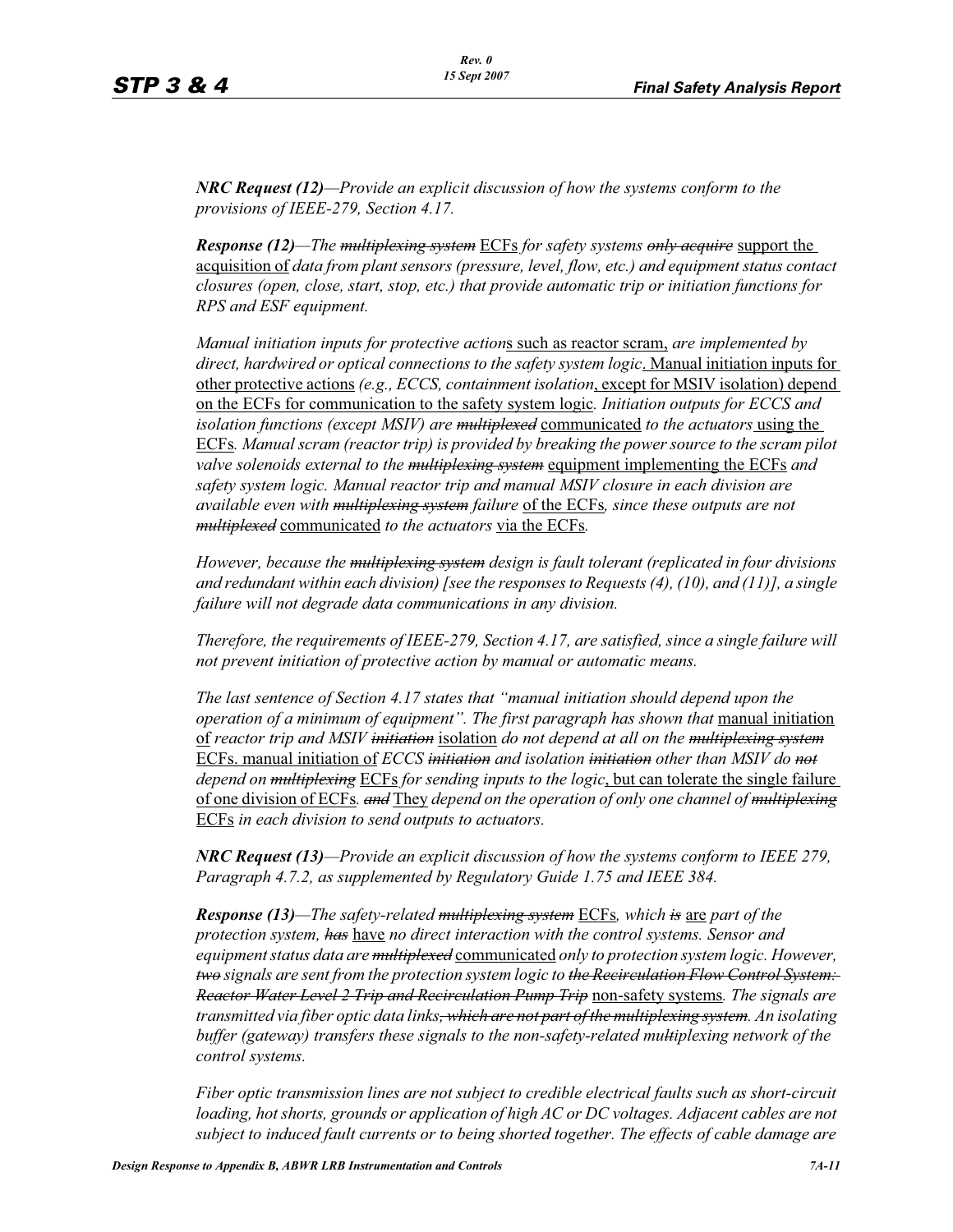*restricted to signal loss or data corruption at the receiving equipment. Cables and control equipment of different systems or assigned to different divisions are kept separated only to prevent simultaneous physical damage.* 

*Thus, the multiplexing system* SSLC systems ECFs design *conforms to IEEE-279, paragraph 4.7.2, in that no credible failure at the output of an isolation device can "prevent the protection system channel from meeting minimum performance requirements specified in the design bases."*

*To meet the requirements of IEEE-384 and Regulatory Guide 1.75, the protective covering of the fiber optic cables are flame retardant. The cables are passed through physical, safety class barriers, where necessary, for separation of Class 1E circuits and equipment from other Class 1E equipment or from non-Class 1E equipment. The fiber optic multiplexing network is data* communication paths are *independent in each protection division and does not transmit or receive data between divisions.* Limited data communication does occur between divisions, for example, to provide signals needed for 2-out-of-4 voting logic. However, dedicated fiber optic cables, separate from the divisional fiber optic rings, are used for this purpose, thereby providing electrical isolation and preserving divisional independence. *However, the multiplexing equipment* implementing the ECFs *is* otherwise *kept physically separate to minimize the effects of design basis events.* 

*NRC Request (14)—Provide confirmation that system level failures of any multiplexer system detected by automated diagnostic techniques are indicated to the operators consistent with Regulatory Guide 1.47. (i.e., bypass and inoperable status indication).*

**Revised** *Response (14)—*Multiplexers are not used, and there is no multiplexer system. Safetyrelated data communication is performed as an integral function of the SSLC systems. *Each safety-related multiplexing system* SSLC system *contains online self-diagnostics implemented in software and hardware that will continuously monitor system performance*, including its associated ECFs*. Within each control station, the following typical parameters are monitored: (1) status of the CPU, (2) parity checks, (3) data plausibility checks, (4) watchdog timer status, (5) voltage levels in control unit circuitry, (6) memory (RAM and ROM) checks, and (7) data range and bounds checks. Hardware is provided prior to transmission and following reception to detect transmission errors at the Remote Multiplexing Units and the Control Room Multiplexing Units. Self-test will indicate faults to the module board replacement level.* 

*Each multiplexing system has* SSLC system's ECFs are implemented in *dual* communication *channels for fault tolerance and is* are *provided with automatic reconfiguration and restart capability. A detected fault is automatically annunciated to the operator at both the system and individual control station level. If one transmission loop is completely out of service, that will also be annunciated. Total shutdown of a multiplexing system* division's ECFs *is indicated by a separate alarm; however, individual control stations are repairable online without taking the entire system down.* 

*The above actions indicate conformance to Regulation Guide 1.47, Section C.1 (Automatic system level indication of bypass or deliberately induced inoperability).* 

*After repair, the system automatically re-initializes to normal status when power is restored to any unit and automatically resets any alarms. Power loss to any control station is separately*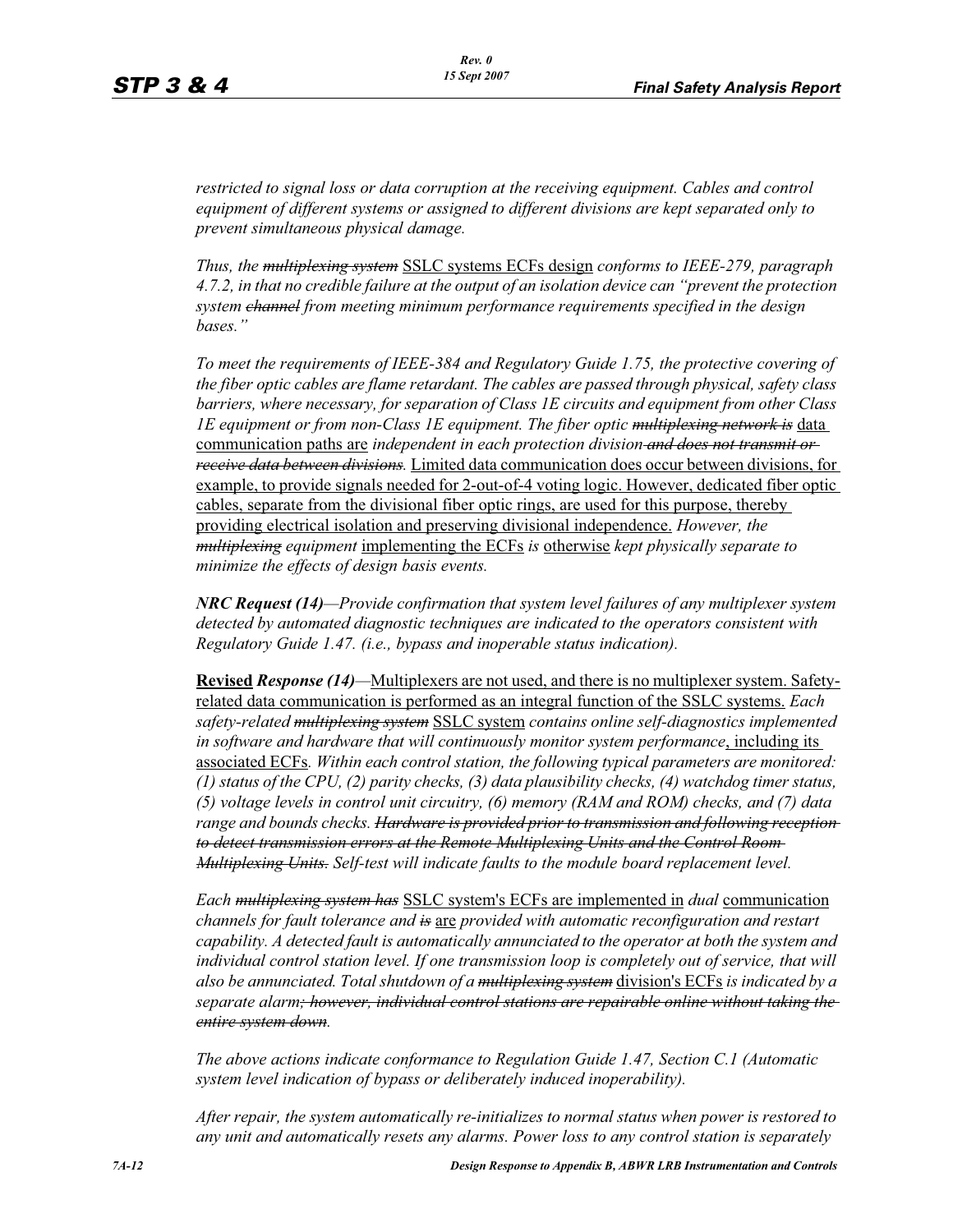*monitored and annunciated to aid in troubleshooting and to alert the operator when power is deliberately removed from a unit when being serviced. Power loss will cause the fault or outof-service alarms described previously to activate. This indicates conformance to Regulation Guide 1.47, Section C.2 [Automatic activation of indicating system of C.1 when auxiliary or supporting system (in this case, power source) is bypassed or deliberately rendered inoperable].* 

*Bypassed or inoperable status of any one multiplexing system* division of ECFs *can not render inoperable any redundant portion of the protection system. Each multiplexing system* division of ECFs *is independent in each division* of ECFs in the other divisions*. Inoperable status in one division will cause the appropriate safe-state trips in that division, but the other divisions will continue to operate normally. Faults in another division simultaneously will indicate according to the previous discussion. The resulting safe-state trips will result in the required protective action. Thus, the requirements of Regulation Guide 1.47, Section C.3, are satisfied.* 

*During periodic surveillance, the system-level out-of-service indicators can be tested manually. This satisfies the requirement of Regulation Guide 1.47, Section C.4.* 

*NRC Request (15)—Provide an explicit discussion of the susceptibility of the multiplexer systems to electromagnetic interference.*

**Revised** *Response (15)—*Multiplexers are not used, and there is no multiplexer system. Safetyrelated data communication is performed as an integral function of the SSLC systems. *Each control station of the multiplexer system* SSLC systems*, either in the control room or in local areas is electrically powered and contains solid-state logic and, therefore, is potentially susceptible to the effects of EMI. However, the effects on the overall network are reduced because of the dual, fiber optic, data transmission network that is used between stations. Fiber optics are not subject to induced electrical currents, eliminate ground loops, and also do not radiate electrical noise. Thus, the isolated and distributed nature of the system, which is also replicated in four divisions, tends to reduce EMI effects.* 

*Response (4) indicates several common techniques (shielding, grounding, etc.) used to minimize EMI in the electrical control circuitry. Proper physical placement, especially for the Remote Multiplexing Units* I/O devices*, is essential to eliminate interference from high current or high voltage switching devices.* 

*Data checking software at the RMUs* remote I/O devices and in the control room at the Control-*Room Multiplexing Units monitors data transmission to ensure that faults do not propagate into the safety protection logic. Bad data transmission will cause a system alarm and, possibly, a system shutdown if the fault does not clear within defined time constraints.* 

*Response (4) also discusses various tests that the system will undergo to demonstrate immunity to EMI.*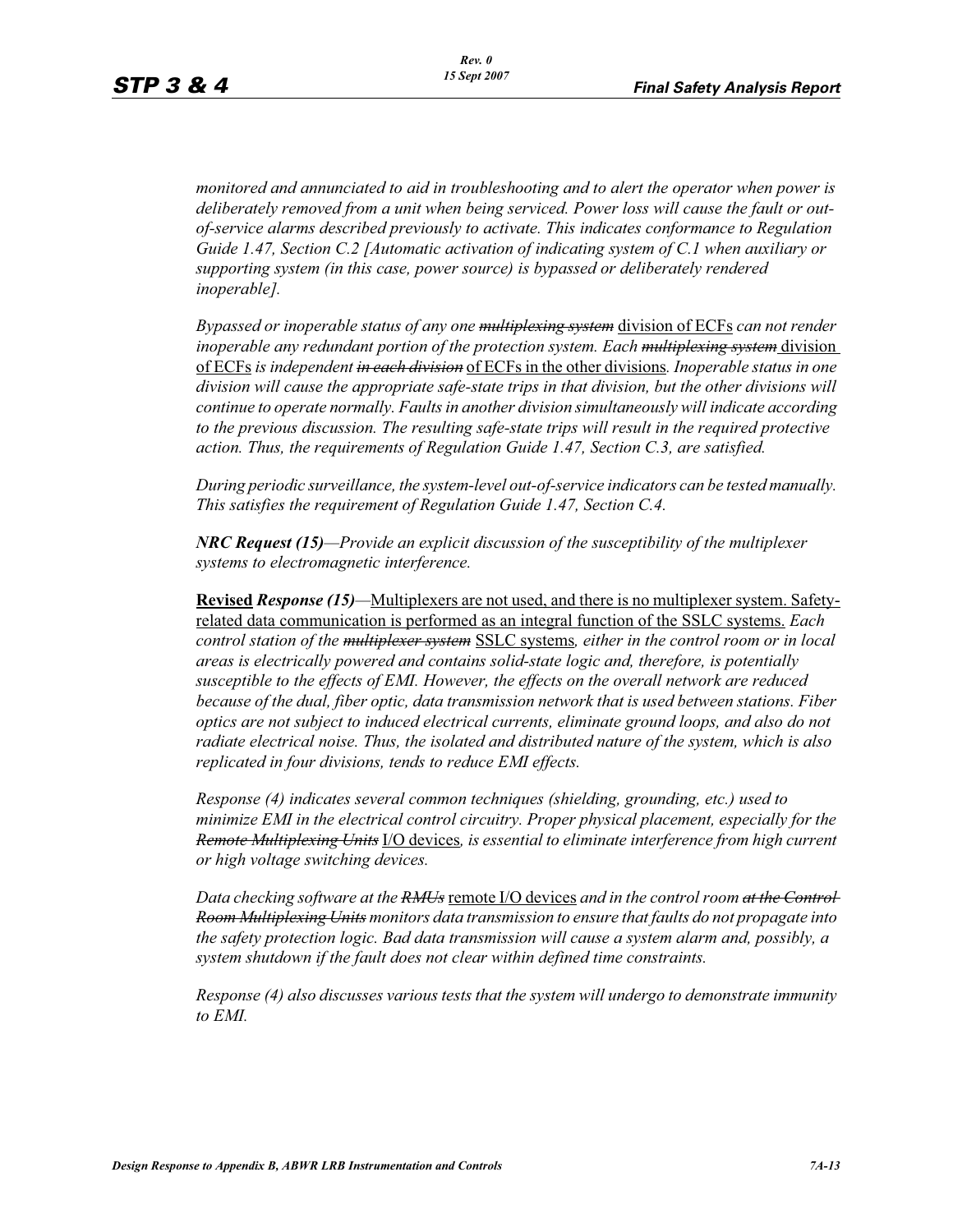### **7A.3 Electrical Isolators**

STD DEP T1 3.4-1 (Table 7A-1, Figure 7A-1)

*NRC Request (1)—For each type of device used to accomplish electrical isolation, provide a description of the testing to be performed to demonstrate that the device is acceptable for its application(s). Describe the test configuration and how the maximum credible faults applied to the devices will be included in the test instructions.*

**Revised** *Response (1)—This response is limited to fiber optic data links, which are the only type of isolation device used for electrical isolation of logic level and analog signals between protection divisions and from protection divisions to non-safety-related equipment.* 

*Testing is of two types:*

- *(1) Optical characteristics*
- *(2) Signal transmission capability*

*Optical characteristics are checked by an optical power meter and a hand-held light source to determine the optical loss from one end of the fiber optic cable to the other. In an operational system, an optical time domain reflectometer measures and displays optical loss along any continuous optical fiber path. Any abrupt disruption in the optical path such as a splice or connector is seen as a blip on the display. This technique is especially useful for troubleshooting long runs of cable such as in the multiplexing system* those used to implement the DCFs*. Cable terminations are visually inspected under magnification to determine if cracks and flaws have appeared in the optical fiber surfaces within the connector.* 

*Transmission characteristics are tested by bit generation. This test method determines bit error rate by generating a random stream of bits at the transmitter and verifying them at the receiver to determine the reliability of the fiber optics. Data rate is set at the maximum throughput required by the system. Proper transfer of analog signals is determined by analog-to-digital conversion of test signals at the transmitting end, and monitoring of the digital-to-analog conversion at the receiving end for linearity over the full scale range. Frequency of the test signals is set at the maximum required by the system.* 

*Maximum credible electrical faults applied at the outputs of isolation devices do not apply to fiber optic systems. The maximum credible fault is cable breakage causing loss of signal transmission. Faults cannot cause propagation of electrical voltages and currents into other electrical circuitry at the transmitting or receiving ends. Conversely, electrical faults originating at the input to the fiber optic transmitter can only damage the local circuitry and cause loss or corruption of data transmission; damaging voltages and currents will not propagate to the receiving end.* 

*NRC Request (5)—Provide a commitment that the isolation devices will comply with all environmental qualification and seismic qualification requirements.*

**Revised** *Response (5)—Fiber optic isolation devices are expected to have less difficulty than previous isolation devices in complying with all qualification requirements due to their small*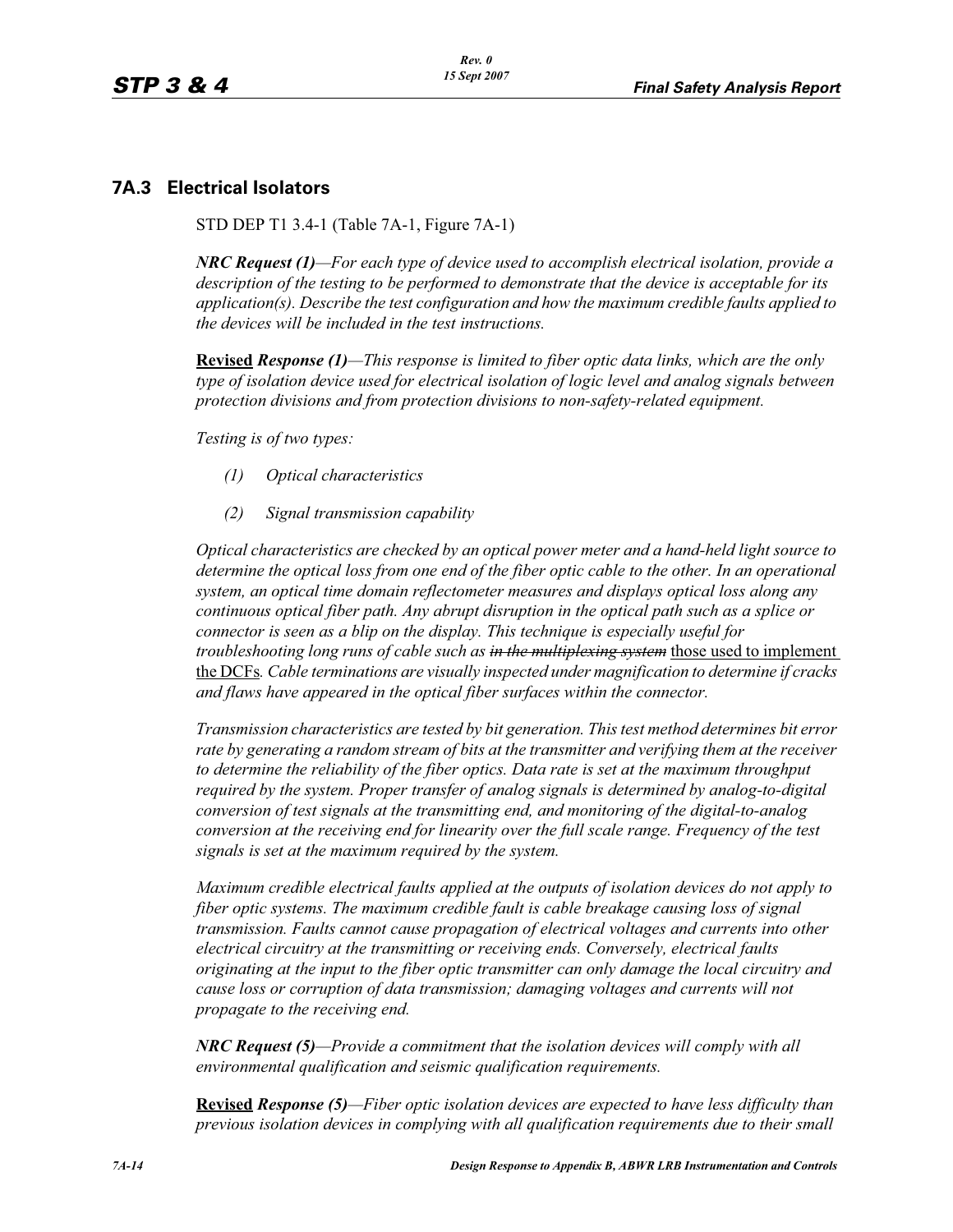*size, low mass, and simple electronic interfaces. The basic materials and components, except for the fiber optic cable itself, are the same as those used in existing, qualified isolation devices.* 

*A major advantage of fiber optics is that signals can be transmitted long distances and around curves through the isolating medium; thus, the physical, safety-class barrier required for separation of Class 1E devices may be provided by just the cable length if the protective covering and any fill materials of the cable are made properly flame-retardant. For short distances, the fiber optic cable can be fed through a standard safety class structure.* 

*Details of the type of cable, transmitter, and receiver combinations that will provide optimum compliance with qualification requirements must await the guidance to be developed by the NRC staff/EG&G studies (see Section 4).* 

*NRC Request (7)—Provide information to verify that the Class 1E isolation devices are powered from a Class 1E power source(s).*

**Revised** *Response (7)—When using fiber optic devices as Class 1E isolation devices, only the input side of the transmitting device and output side of the receiving device use electrical power. The low voltage power supplies for these devices use the same power source as the logic that drives the isolating device. For ABWR safety systems, this power is:*

- *(1) Divisional 120V Vital AC (UPS)-For Reactor Protection System (RPS) logic and Main Steam Isolation Valve (MSIV) logic.*
- *(2) 125V Plant DC Power Supply-For ECCS logic and Leak Detection and Isolation System (LDS) logic.*

Fiber optic cable is used for Class 1E isolation and does not use any electrical power to accomplish that function.*]* \*

*<sup>\*</sup> See Section 7.A.1(1).*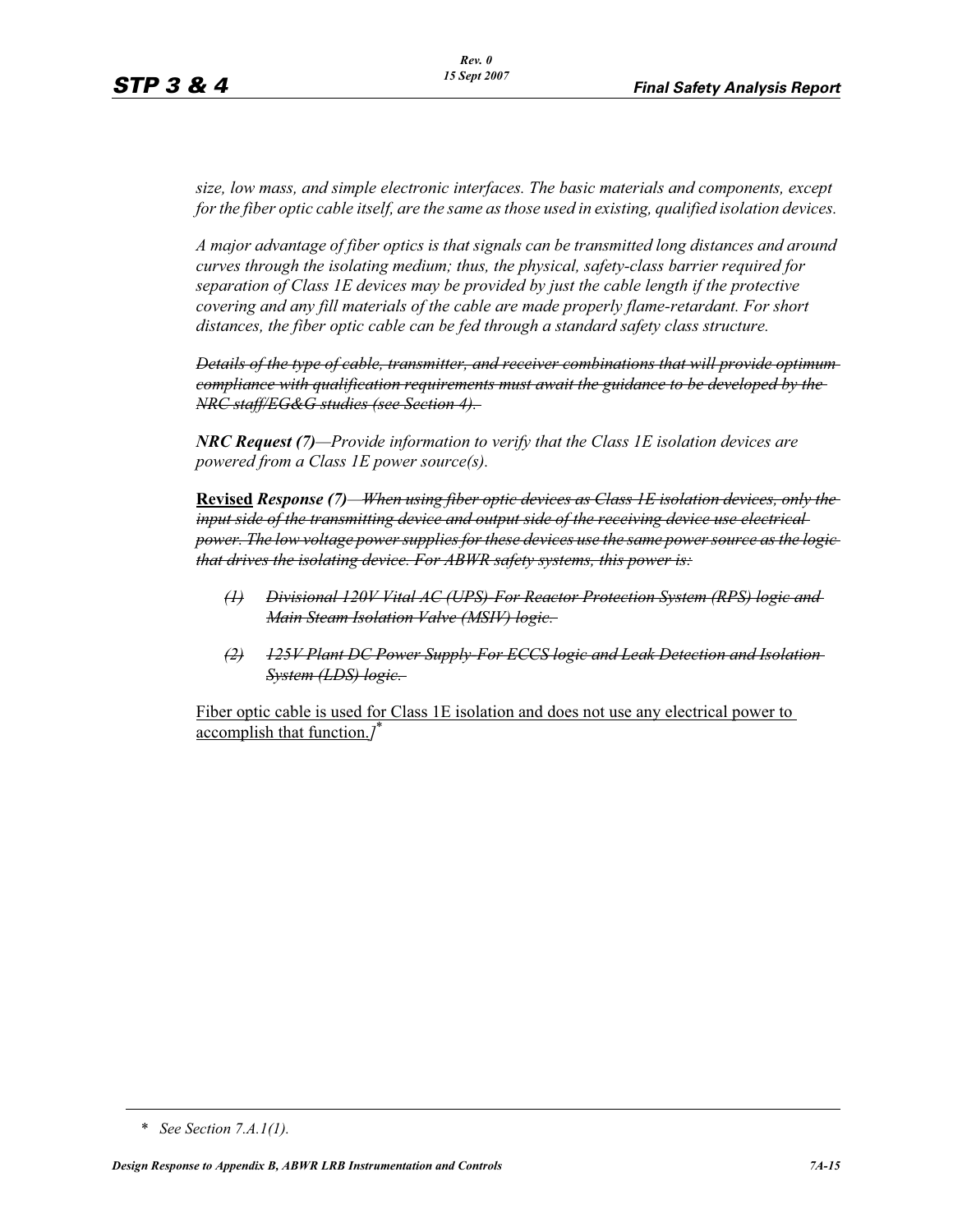## **7A.5 [Programmable Digital Computer Software\***

*NRC Request—Provide a comparison of the design with the following:*

- *(1) [ANSI/IEEE-ANS-7.4.3.2, "Application Criteria for Programmable Digital Computer Systems in Safety Systems of Nuclear Power Generating Stations."] †*
- *(2) Regulatory Guide 1.152, "Criteria for Programmable Digital Computer System Software in Safety-Related Systems of Nuclear Power Plants," November 1985*
- *(3) NUREG-0308, "Safety Evaluation Report-Arkansas Nuclear 1, Unit 2," November 1977*
- *(4) NUREG-0493, "A Defense-in-Depth and Diversity Assessment of the RESAR-414 Integrated Protection System," May 1985*
- *(5) NUREG-0491, "Safety Evaluation Report of RESAR-414," February 1979*

# **7A.6 Programmable Digital Computer Hardware‡**

*NRC Request—Provide a comparison of the design with the following:*

- *(1) IEEE-603, "IEEE Standard Criteria for Safety Systems for Nuclear Power Generating Stations"*
- *(2) NUREG-0308, "Safety Evaluation Report- Arkansas Nuclear 1, Unit 2," November 1977*
- *(3) Regulatory Guide 1.153, "Criteria for Power, Instrumentation and Control Portions of Safety Systems"*
- *(4) NUREG-0493, "A Defense-in-Depth and Diversity Assessment of the RESAR-414 Integrated Protection System," May 1985*
- *(5) NUREG-0491, "Safety Evaluation Report of RESAR-414," February 1979*

*<sup>\*</sup> Responses to Sections 7A.5 and 7A.6 above are grouped in various combinations, as appropriate, in Subsection 7A.7*

*<sup>†</sup> See section 7A.1(2) and 7A.1(1).*

*<sup>‡</sup> Responses to Sections 7A.5 and 7A.6 above are grouped in various combinations, as appropriate, in Subsection 7A.7*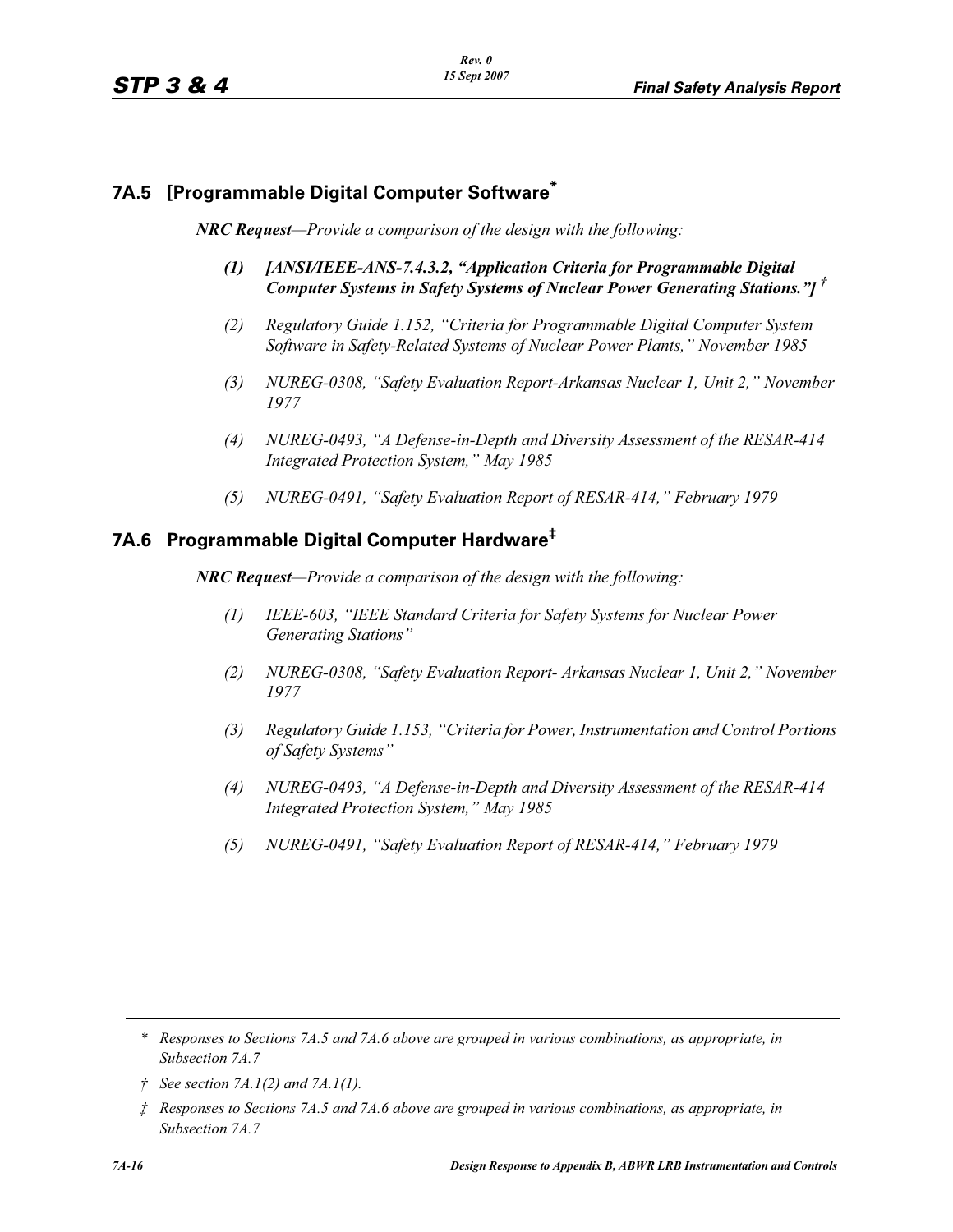## **7A.7 Revised Responses to Subsections 7A.5 & 7A.6; Computer Hardware and Software**

STD DEP T1 3.4-1 (Table 7A-1, Figure 7A-1)

STD DEP 7.1-1

#### *Items 7A.5(4) and 7A.6(4)*

*The guidelines of NUREG-O493 have been used to perform analysis of several possible different configurations of the Safety System Logic and Control (SSLC) network. Analyses have been performed at the system design level to assure adequate defense-in-depth and/or diversity principles were incorporated at acceptable cost. It is recognized that such requirements are in addition to positions on safety-related protection systems (such as the single failure criterion) taken previously in other Regulatory Guides.*

*In order to reduce plant construction costs and simplify maintenance operation, the ABWR protection systems are designed with a* partially *"shared sensors" concept. The SSLC* RTIF System *is the central processing mechanism and* that *produces logic decisions for both RPS and*  MSIV isolation functions. The ELCS is the central processing mechanism that produces logic decisions for all *ESF safety system functions. Redundancy and "single failure" requirements are enhanced by a full four-division modular design using two-out-of-four voting logic on inputs derived from LOCA signals which consist of diverse parameters (i.e., reactor low level and high drywell pressure). Many additional signals are provided, in groups of four or more, to initiate RPS scram (Table 7.2-2).*

*With its inherent advantages, it is also recognized that such design integration (i.e., shared sensors) theoretically escalates the effects of potential common-mode failures (CMF). Therefore,* the architecture of the *SSLC System*s *architecture is designed to provide maximum separation of system functions by using separate digital trip modules* units *(DTMs* DTUs*) and trip logic units (TLUs) for RPS/MSIV logic processing and for LDS/ECCS logic processing within each of the four essential power divisions. Thus, setpoint comparisons within individual DTMs* DTUs *are associated with logically separate initiation tasks.* 

*Sensor signals are sent to each DTM* DTU *on separate or redundant data links such that distribution of DTM* DTU *functions results in minimum interdependence between echelons of defense. For reactor level sensing, the RPS scram function utilizes narrow-range transmitters while the ECCS functions utilize the wide-range transmitters. The diverse high drywell signals are shared within the two-out- of-four voting logic. In addition, all automatic protective functions are backed up by manual controls. These concepts are illustrated in Figure 7A-1.*

*As a general rule, shared sensors for protection systems are not used for control systems (i.e., feedwater, recirc, etc.). However, the end-of-cycle (EOC) recirc pump trip signals originate from the same turbine stop valve closure or turbine control valve fast closure sensors which contribute to scram. These are Class 1E sensors, but they are not shared with other protection systems and the interface with the recirc system is naturally isolated via fiber-optic cable.*

*Another use for some of the protection shared signals involves the ATWS trip which activates the Fine Motion Control Rod Drive (FMCRD) run-in and alternate rod insertion (ARI) as*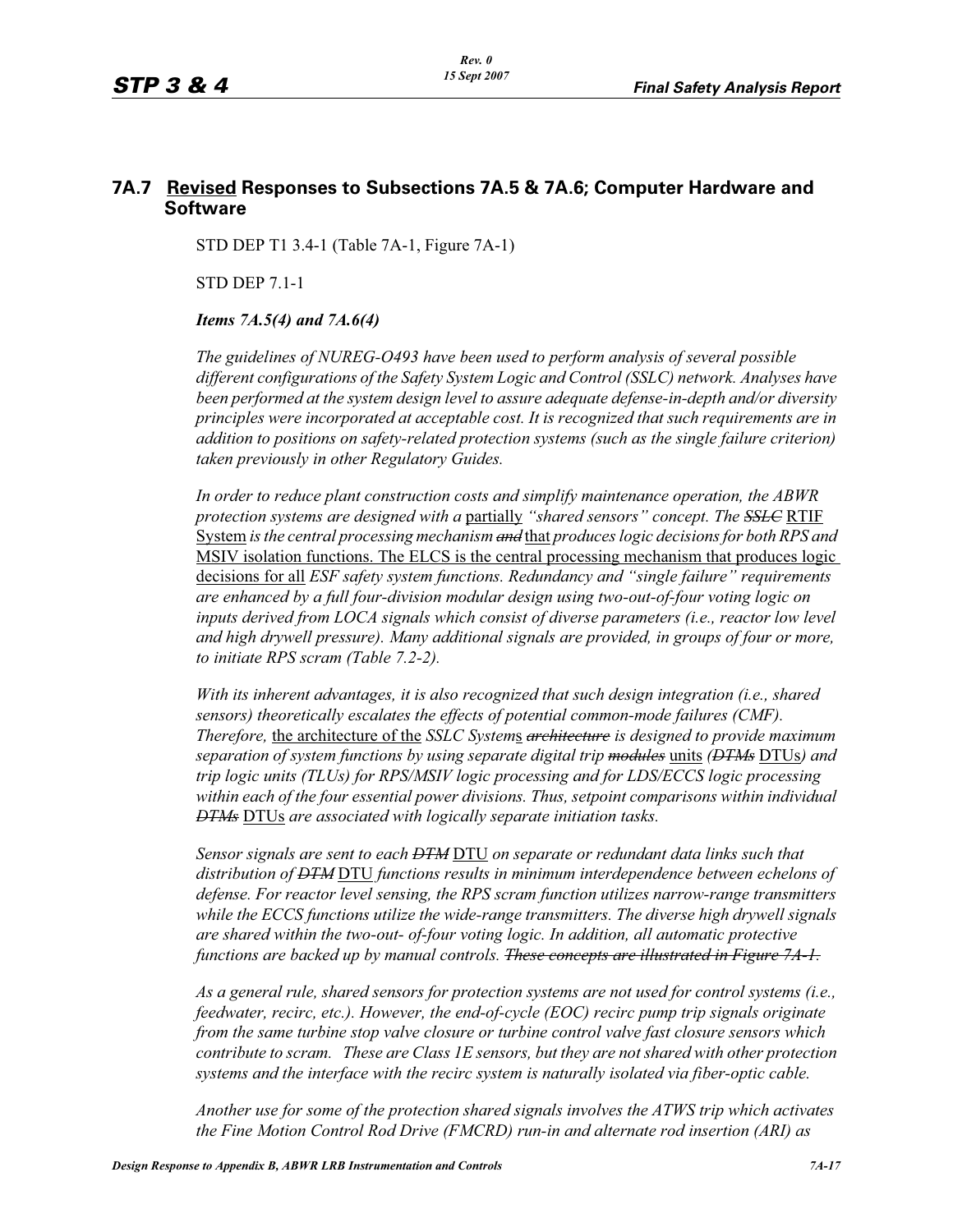*diverse backup to hydraulic scram. However, this Class-1E-to-non-Class-1E isolated interface is a special case for mitigation of ATWS and is not a control system interface.* 

*The ABWR demonstrates strong multi-system diversity in its capability to shut down and cool the reactor core. There are four distinct systems for controlling reactivity and four distinct systems for cooling the core.* 

*Reactor Shutdown Systems*

- *(1) The RPS "failsafe" (i.e., scram on loss of power or data communications) hydraulic scram (Subsection 7.2.1.1.4).*
- *(2) The ATWS-mitigating DC-power-actuated air header dump valves (alternate rod insertion [ARI]) scram (Subsection 7.2.1.1.4.5).*
- *(3) The ATWS-mitigating rod run-in function utilizing fine-motion control rod drive (Subsection 7.7.1.2.2).*
- *(4) The Standby Liquid Control System (Subsection 7.4.1.2).*

*Reactor Core Cooling Systems*

- *(1) The Feedwater Control System (Subsection 7.7.1.4).*
- *(2) The High Pressure Core Flooder System (Subsection 7.3.1.1.1.1).*
- *(3) The turbine-driven Reactor Core Isolation Cooling System (Subsection 7.3.1.1.1.3).*
- *(4) The low pressure flooder mode of RHR (Subsection 7.3.1.1.4).*

*The Remote Shutdown System (RSS) also provides an independent means of actuating core cooling functions diverse from the plant main control room.*

*In summary, the ABWR design has incorporated defense-in-depth principles through maintaining separation of control and protection functions even though sensors are shared within protection systems. In addition, the shared sensors are designed within a full four division architecture with two-out-of-four voting logic.* 

*Diversity principles are incorporated at both the signal and system levels: (1) diverse parameters are monitored to automatically initiate protective actions which are also manually controllable; and, (2) multiple diverse systems are available to both shut down the reactor and to cool its core.* 

*Therefore, the ABWR fully meets the intent of NUREG-0493.*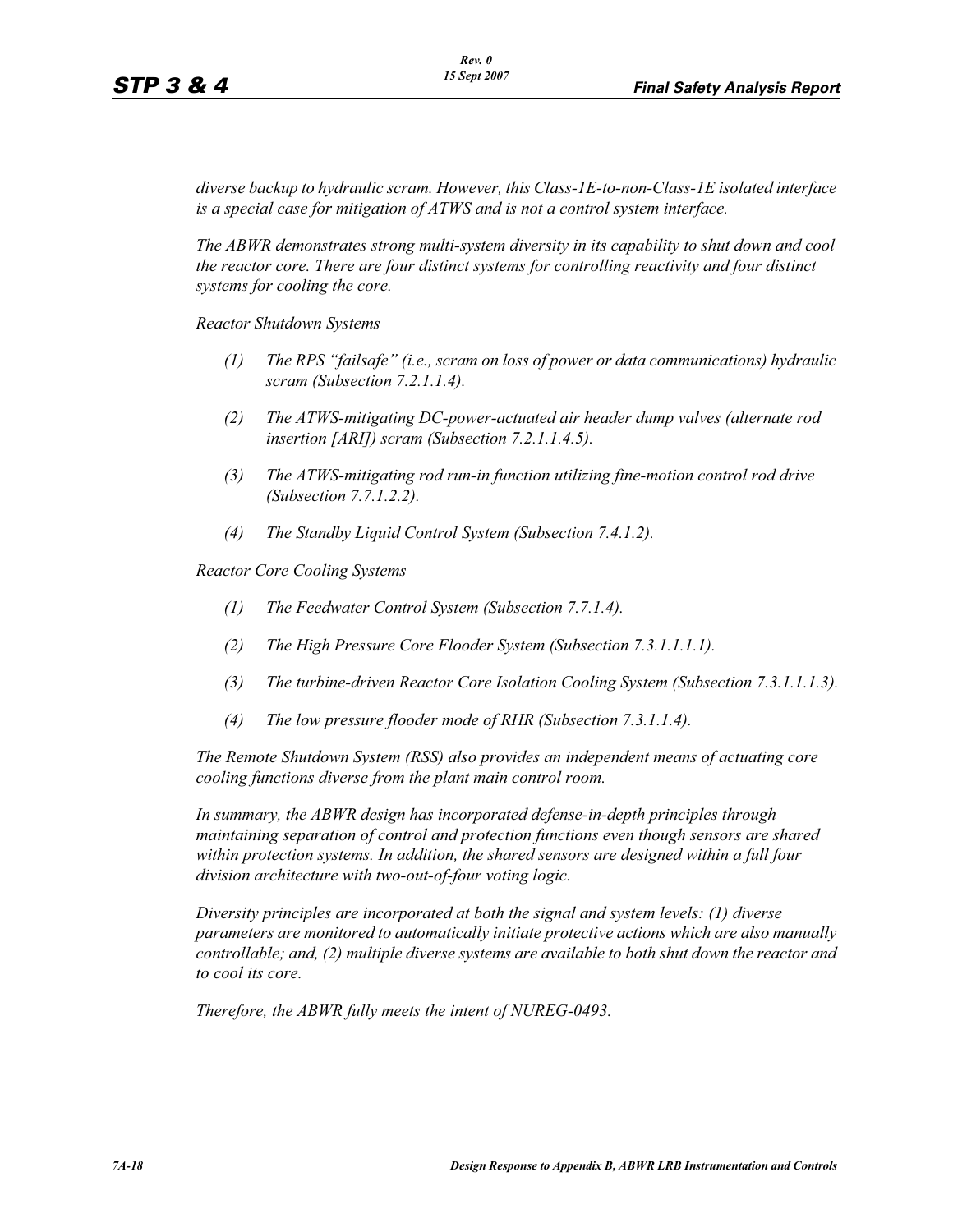#### *Items 6(1) and 6(3)*

*IEEE-603 has been reviewed, as has Regulatory Guide 1.153 which endorses IEEE-603.*

*The microprocessor hardware and software which make up the Safety System Logic and Control (SSLC)* systems *is designed to make logic decisions which automatically initiate safety actions based on input from instrument monitored parameters for several nuclear safety systems. As shown in Figure 7.1-2 of Section 7.1 and Figure 7A-1, the SSLC is not a nuclear safety system of itself, but is a means by which the nuclear safety systems accomplish their functions. In that sense, the SSLC is a component that* systems *integrates the nuclear safety systems.*

*Most positions stated in IEEE-603 (as endorsed by RG 1.153) pertain to the nuclear safety systems, and are similar to those of IEEE-279, which are addressed for each system in the analysis sections of Chapter 7. Safety system design bases are described for all I&C systems in Section 7.1, beginning at Subsection 7.1.2.2. Setpoints and margin may be found in Chapter 16*  Instrument Setpoint Summary Report*.*

*The safety system criteria in Section 5 of IEEE-603 are not compromised by the introduction of the SSLC. All positions regarding single-failure, completion of protective actions, etc., are designed into the protection systems. All SSLC components associated with the protection systems are Class 1E and are qualified to the same standards as the protection systems.*

*Independence of the four SSLC electrical divisions is retained by using fiber-optic cable for cross- divisional communication such as the two-out-of-four voting logic. Capability for test and calibration is greatly enhanced by the SSLC's self-test subsystem (STS) as described in Subsection 7.1.2.1.6.*

*In summary, the hardware and software functions of the microprocessors used in the SSLC comply with applicable portions of IEEE-603 and Regulatory Guide 1.153 (i.e., quality, qualification, testability, independence). The remaining portions, which apply to the nuclear safety systems, are not compromised by the SSLC design, but are in fact enhanced by self-test.]\**

<sup>\*</sup> See Section 7A.1(1).